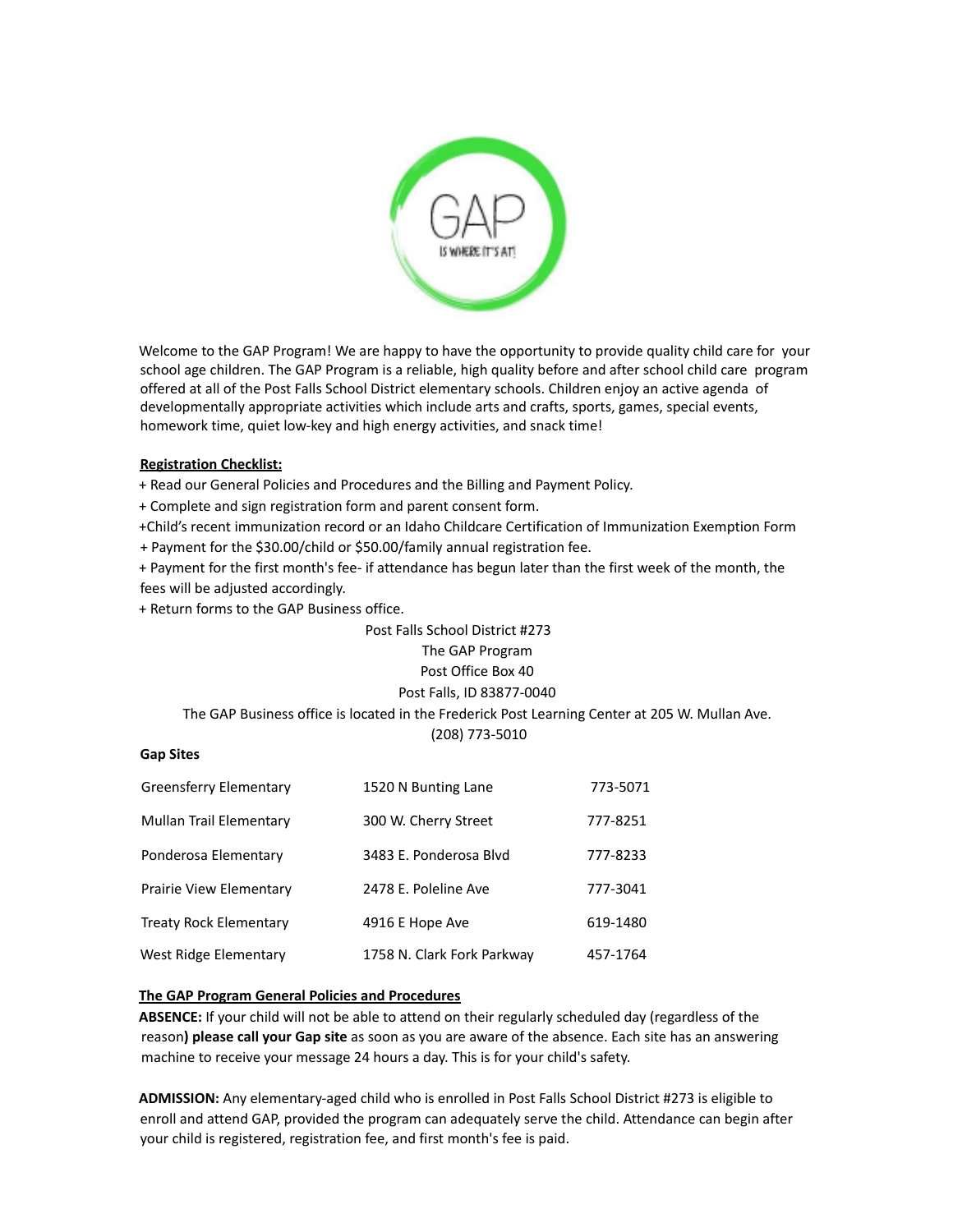**CLOSURES:** We are closed weekends and most holidays. See the GAP calendar for closure dates. *Snow Days*: In most cases, the decision to keep school open or to close school will be made by 5:30am. The Superintendent will make the decision whether to conduct school or not. The district provides the information to KXLY, KVNI, KCDA, KISS, KDRK radio, KREM-2, KXLY-4 and KHQ-6 television stations. GAP will be open when school is closed because of weather and will be at Mullan Trail.

**Two-Hour Late Start**: If the District decides to have a two-hour late start all GAP sites will be open at the regular time. Late Start Days will be charged an additional usage fee for the additional two hours per day in addition to your regular morning GAP charges regardless of when you drop off your child.

\*During the winter months, please be aware of the cold, wind and ice, and dress your child appropriately for the conditions. GAP kids are outside kids. \*

*School Out/GAP Open Days (SOGO)*: The GAP Program may be offered all day for those registered in the program on Teacher In-Service Work days or conferences check the GAP Calendar. Advance reservations are required with your coordinator, even if the School Out, GAP Open Day falls on a regularly scheduled contract day. If you have made reservations for your child to attend but he/she will not be attending, please **notify your GAP** site as soon as possible. *SOGO days will be charged additional use fees for all usage outside of your regular schedule as well as your scheduled charges.*

**Christmas Break and Spring Break:** Both Christmas Break and Spring Break *are not included* in your contracted scheduled days and fees. Christmas and Spring Break will be charged a daily charge regardless of the hours used in a day. Pre Registration will be due *prior* to the break.

**DISCIPLINE PROCEDURE:** First offense for misbehavior the GAP staff will address the issue with the child and parent verbally. Second offense the GAP Site Coordinator will address the issue with child and parent with a written notice. Third offense the child will be suspended or terminated from the GAP Program. There will not be any credit given for time missed due to a discipline issue. If the issue at hand is reason for immediate dismissal then you will be notified immediately.

**DISMISSAL POLICY:** Children who disrupt the program will be taken through the discipline procedure which may result in dismissal from the GAP Program. Parents who do not comply with the policies of Gap or who disrupt the program will be dismissed from the GAP program. This includes late account payments.

**EXTRA-CURRICULAR ACTIVITIES:** If your child needs to leave GAP before or after school for a school based extracurricular activity, you must submit a written notice to your GAP Site Coordinator releasing your child to the extracurricular activity. You are still responsible for planning the child's way to and from that extra-curricular activity. GAP staff cannot leave the site for any pickups or drop offs. No credit is given for these absences.

**EXTRA USAGE:** In unexpected situations, your child may come to additional sessions provided there is adequate staffing and you have notified the site coordinator and your child's school secretary. GAP staff will fill out an "extra usage" form and fees will be assessed on your next monthly statement. Your fee schedule may change accordingly.

**HOURS OF OPERATION:** Our childcare sessions begin at 6:30am and end at 6:00pm Monday through Friday. We accommodate all sessions of the Kindergarten including full days for those in the alternative classes from 6:30am-6:00pm Monday through Friday. Please respect the opening and closing times. Too early drop off or late pickups will be assessed extra charges. Children should not be dropped off early, or picked up late. Repeated violation will result in your child being withdrawn from the GAP program.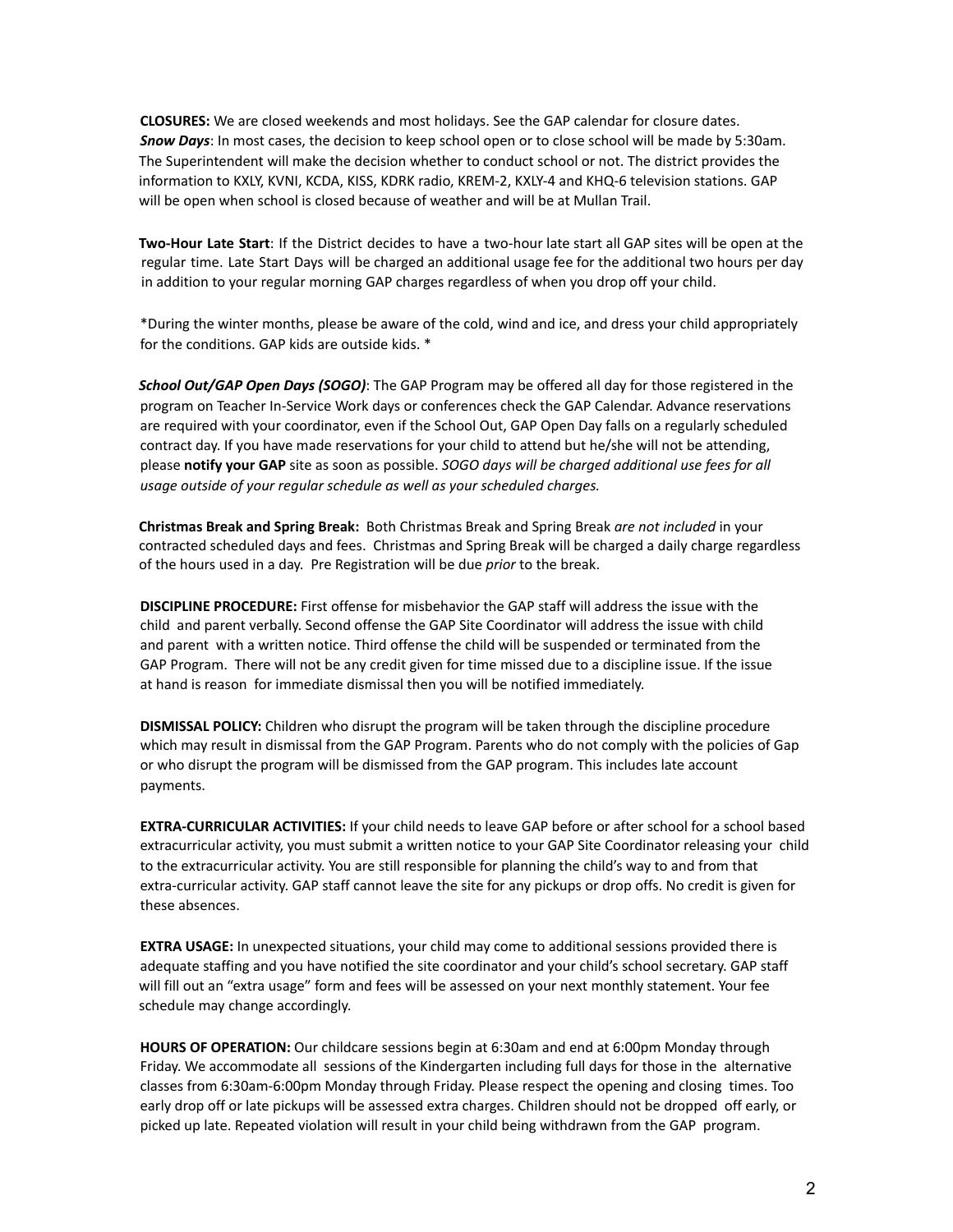**ILLNESS, INJURY, OR EMERGENCIES:** If your child becomes ill or injured and needs to go home, you will be contacted. Minor injuries will be documented and communicated to you at the time of pickup or drop off. In an emergency, care will be provided and you will be contacted immediately. If a 911 call results in ambulance service, parents will be responsible for the cost. It is the parent's responsibility to make sure contact information is up-to-date.

**IMMUNIZATION RECORDS:** Due to childcare licensing requirements GAP must have a current valid copy of your child's immunization records on file at the site your child attends. If your child gets immunizations during the year please provide us with a copy.

**LATE START MONDAY:**: If the only day you need GAP for before-school childcare is on Monday due to late start, GAP can accommodate this. The registration and monthly fee will be required at the time of registration. (See "GAP Price Sheet" [link](https://drive.google.com/file/d/10RjYgH3jRb2z5Y2v2BWcgYhmDnEB8viz/view)) The monthly fee is based on a full morning from 6:30 am to when the playground is open. We charge by the day, not by the minute or hour.

**MAIL:** It is your responsibility to pick up statements, newsletters, and other valuable information from your site designated area. Please ask your site coordinator where this designated area is located and check it every day. One copy per family will be available. Also, please add our email to your account so that our emails we send you don't go to SPAM. It is your responsibility to check all areas of communication.

**MEDICATION:** We encourage ALL medications to be taken at home or with the school nursing regulated dispensaries. GAP staff will not give children medication, nor will staff store any medication.

**MINIMUM ATTENDANCE:** Children may be enrolled to attend either before school, after school, or both. Minimum attendance is 2 sessions per week.

**PICK UP:** Children must be picked up by 6:00pm. Parents who pick up their children after 6:00pm will be charged \$5.00 per child for the first 5 minutes, and an additional \$5.00 per child for every five minutes thereafter. The extra usage fees will be assessed on your next month's statement. After the third occurrence, your child may be dismissed from the program. If your child is not picked up by a reasonable time, the police department will be called. Please have back-up plans for someone to pick up your child in the event you are not able to regardless of the reason, or if your child becomes ill.

**RELEASE:** Your child must be signed out from the GAP Program at the sites every day by parent, guardian, or other designated contact. In the event of an emergency where someone else is picking up your child, you must notify the Site Coordinator prior to them picking up your child and they will have to provide identification.

**RESPONSIBILITY:** GAP personnel are responsible for children from the time they are signed in by parents until school starts. Children enrolled in the GAP Program before school must be escorted by a parent/guardian every morning. We are not responsible for children until they enter our room and are signed in. GAP personnel are responsible for children after school until they are signed out by the parent/guardian by 6:00pm. Children will only be released to parent(s), guardian or other designated contacts on the GAP Enrollment and Registration Form.

**SCHEDULE CHANGES:** If you wish to make a change in your child's schedule, please inform your Site Coordinator at least one week in advance and they will complete a Schedule Change Form. Monthly fees will not be adjusted for schedule changes that reduce your child's current attendance during that month. Your new fee will be posted on the statement for the following month.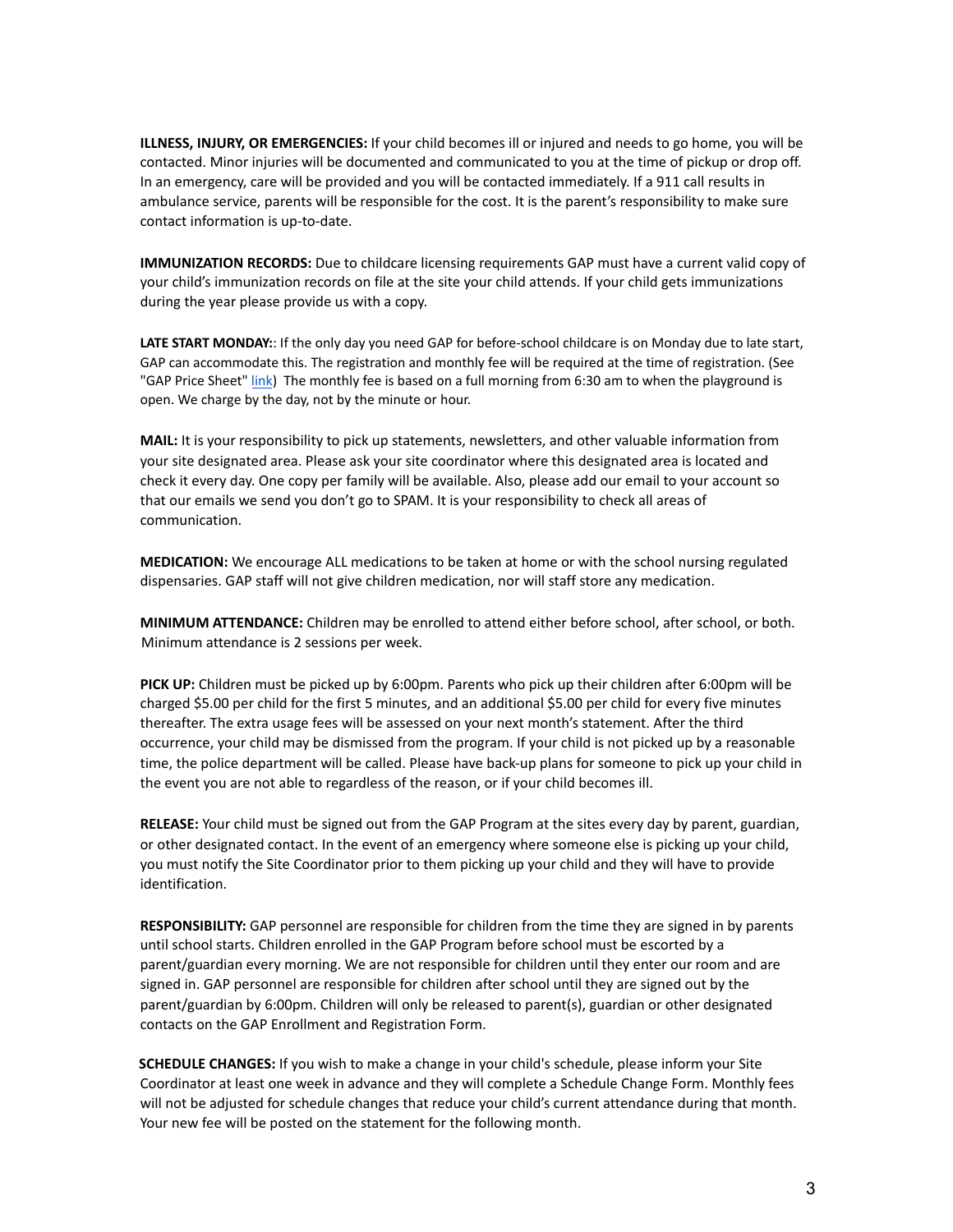**BREAKFAST AND SNACKS:** Kindergarten and elementary level children will have to acquire breakfast and lunch through the school food service program. Snacks are provided at all of the sites in the afternoon and there is no charge for this service.

**STATEMENTS:** Statements will be emailed by the 5th working day of each month. It is the parent's responsibility to check for their statements each month. We cannot mail out statements or duplicates for another party. It is your responsibility to know your monthly contract fee that must be paid by the 10th of each month or a \$10 late fee will be added.

**VARYING SCHEDULES:** If your child will attend the same amount of days per week but the actual days may vary, you will need written notification to your site coordinator of a t least 1 week in advance.

**WITHDRAWALS:** If you choose to discontinue GAP services during the school year, please inform your Site Coordinator with a 2 week advance written notice. They will complete a Schedule Change Form with the withdrawal information. Your account must be paid in full at the time of withdrawal. You will not receive credit without a 2 week advance written notice.

#### **Billing and Payment Policy**

**ABSENCE CREDIT:** There is no absence credit given for missed days. Your contracted days and times remain the same regardless of how you use them in order for our program to run efficiently.

**BANKRUPT ACCOUNTS:** Accounts that have filed bankruptcy will be withdrawn from the program and will not be accepted back into the program now or in the future.

**COLLECTION ACCOUNTS:** Accounts that have been referred to a collection agency will only be allowed to reenter the Gap Program when written confirmation and receipt of the full collection amount from that agency is received. A new billing contract will require that monthly fees will be paid in full for 2 months in advance at all times. If at any time this contract is not met, your child will be permanently dismissed from the Gap Program.

**IDAHO CHILD CARE PROGRAM (ICCP):** ICCP helps eligible low-income and foster care families pay for childcare. For more information contact the Self Reliance Program at Region I Department of Idaho Health and Welfare office, 1120 Ironwood, Coeur d'Alene, ID, phone 769-1456 or just dial 2-1-1. Parents or guardians who receive assistance are still responsible for their childcare fees. Families receiving child care assistance must provide an agency award letter at time of registration. If this letter is not provided, registration fee and half of the monthly fee is required before a child can start the program. It is the responsibility of the parent or guardian who receives the assistance to make an appointment to provide a Monthly Dependent Care Charge Form completed with their information to the GAP Office. It is the parent or guardian's responsibility to know and pay the co-payments by the 10<sup>th</sup> of each month.

**MONTHLY FEES:** Monthly fees are based on 175 contracted school days. (See "GAP [Pricing](https://drive.google.com/file/d/10RjYgH3jRb2z5Y2v2BWcgYhmDnEB8viz/view) Guide") We are open for In-Service Days and Teacher Workdays *SOGO additional usage fees apply*. See GAP [calendar](https://www.pfsd.com/docs/district/gap/gap%20calendar%202021-2022.pdf?id=5636) for dates GAP will be open and closed.

**NSF CHECKS:** Checks returned to the GAP Program for insufficient funds will be charged a \$25.00 fee. This check must be replaced immediately by cash or money order. Failure to do so may be cause for your child's dismissal from the program and your account may be forwarded on to collection proceedings.

**PAST DUE ACCOUNTS:** Accounts are considered past due when you have not paid your fees in full by the